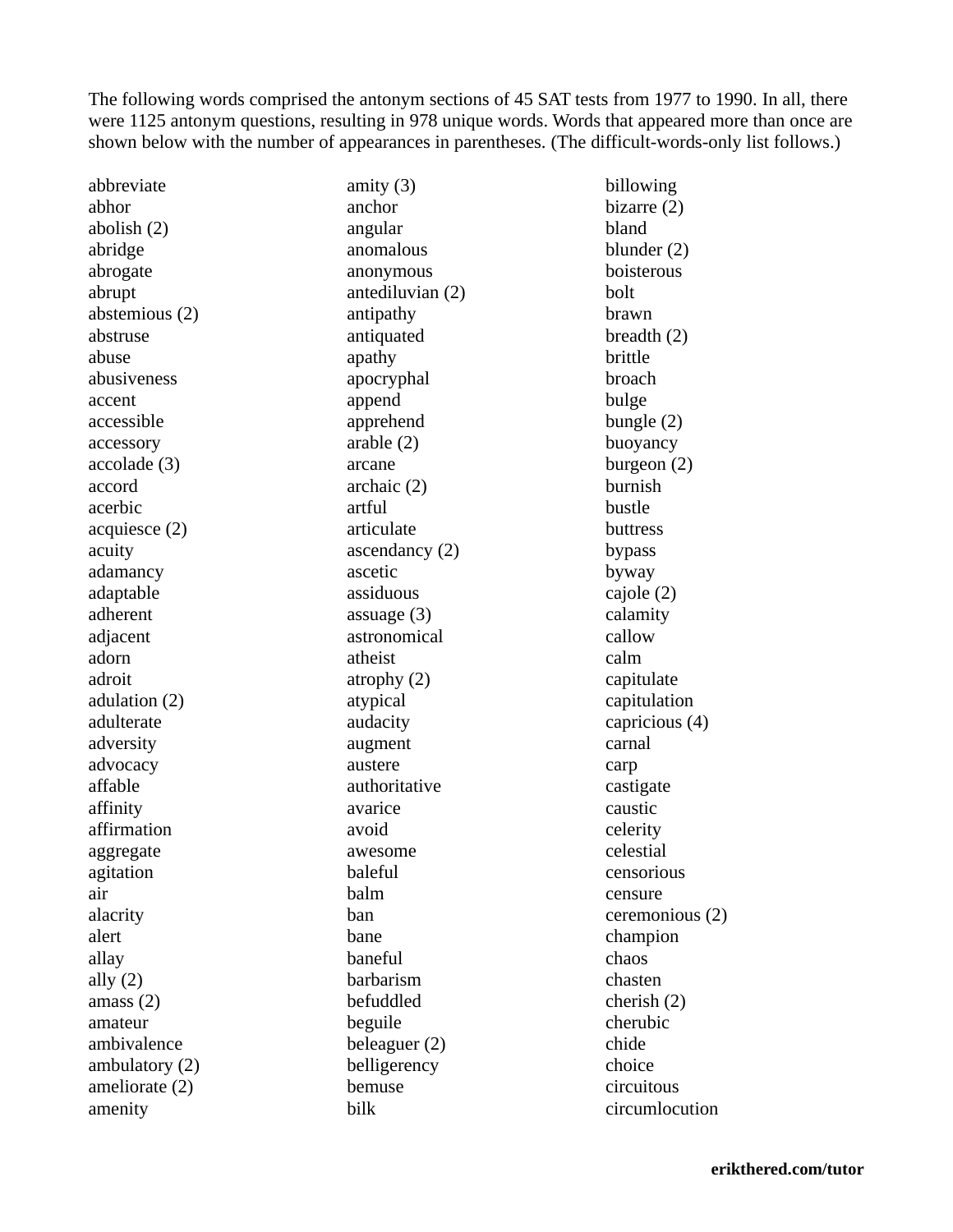circumscribed circumspect civil (2) clamor clandestine clear-cut clemency (3) coagulate coalesce (2) coalescence coddle cognate cognizant cohere coherent coincide collaborate combustible commence commensurate commodious commotion communal compatibility complex compliance comprehensive compress compression conceit conclusive concord concur confidential confluence confound (2) congeal conglomerate consecrate consequential considerable consonance constrict (2) consume contaminate (2) contempt contend contentious

contest contrite contrition conventional converge (2) convex conviction convince convivial convoke copious (2) corpulent corroborate corrugated (2) corrupt (2) corruption cosmopolitan couple crass crave cringe crucial crude crumple culpable curb cursory daunt (2) dawdle dearth debase debilitate (2) decadent deceleration declivity decorousness decorum deference defunct defy degeneration degradation delicate demented demise demonstrative demoralize demote

demotion denounce dependent deplete (2) deplore depraved depravity derision desecrate desiccate desist desolate despondency destitution desultory detain deterioration determinate detestable detriment dexterous diehard diffuse dilation dilute diminution (2) disaffected disapprobation disapproval disarray disband disburse disclosure discrepancy discriminating discursive (2) disentangle (2) dishearten disinclination disinterested disinterment dislodge dismantle disparage (2) disparity dispassionate disputatious dispute (2)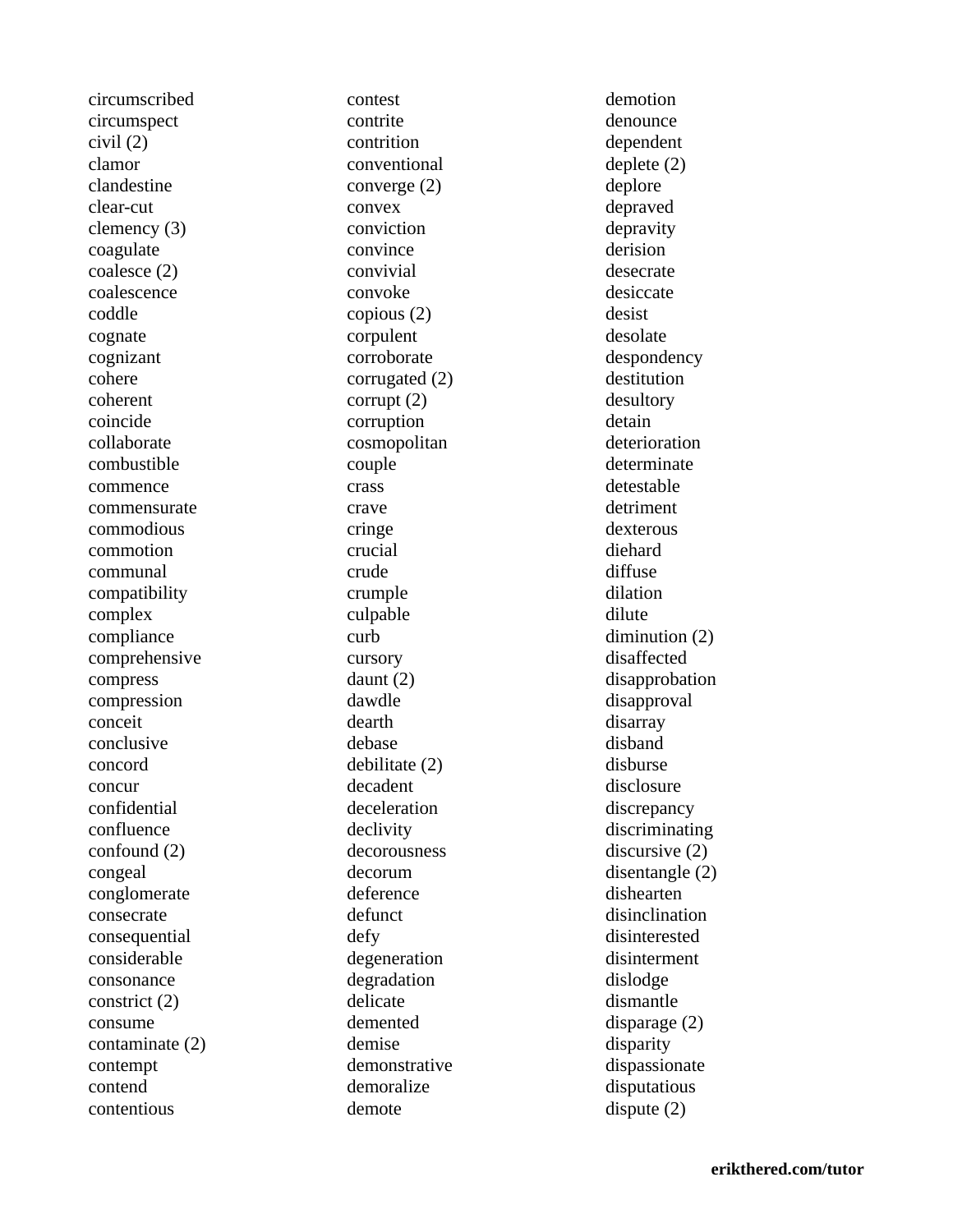dissection dissociate dissolution dissolve dissonance (2) dissuade distant distension distinguished distribute dither diurnal divert divest doctrinaire document (2) dormant dour drastic drawback (2) drawl drench dross dubious duplicity durable ebullient eclectic ecstasy edible efface (3) effervesce effervescent effrontery egg on eligibility elongate elucidate (2) emaciated embed embellish embroil emerge emergence empathy encode encompass endemic

enfold engaging engender enhance (3) enigmatic ensconce enthralling enunciate eon ephemeral (3) epochal equanimity equilibrium (2) erratic erudition esoteric espouse esteem euphemism euphonious euphony evacuate (2) evanescent evaporate exacting exactness excess excise exclude exculpate execrable exemplary exertion exhume exigent exonerate exotic (2) expand expansive expedite expeditious expel expendable expenditures explicit (2) exposure expunge exquisite

extemporaneous extend extinguish (2) extol extradite extraneous extricate exuberance facilitate (2) fallow falter fanaticism farfetched fatigue feasible fecund feisty ferocity fertile (2) fetid fetter finesse firebrand fission fitful (2) flabby flagrant flamboyant flaunt fledgling flicker flourish (3) flower fluid fly-by-night focused foible foolproof foremost formality forswear fracture frank fraudulence fraudulent (2) fret frisky fruitful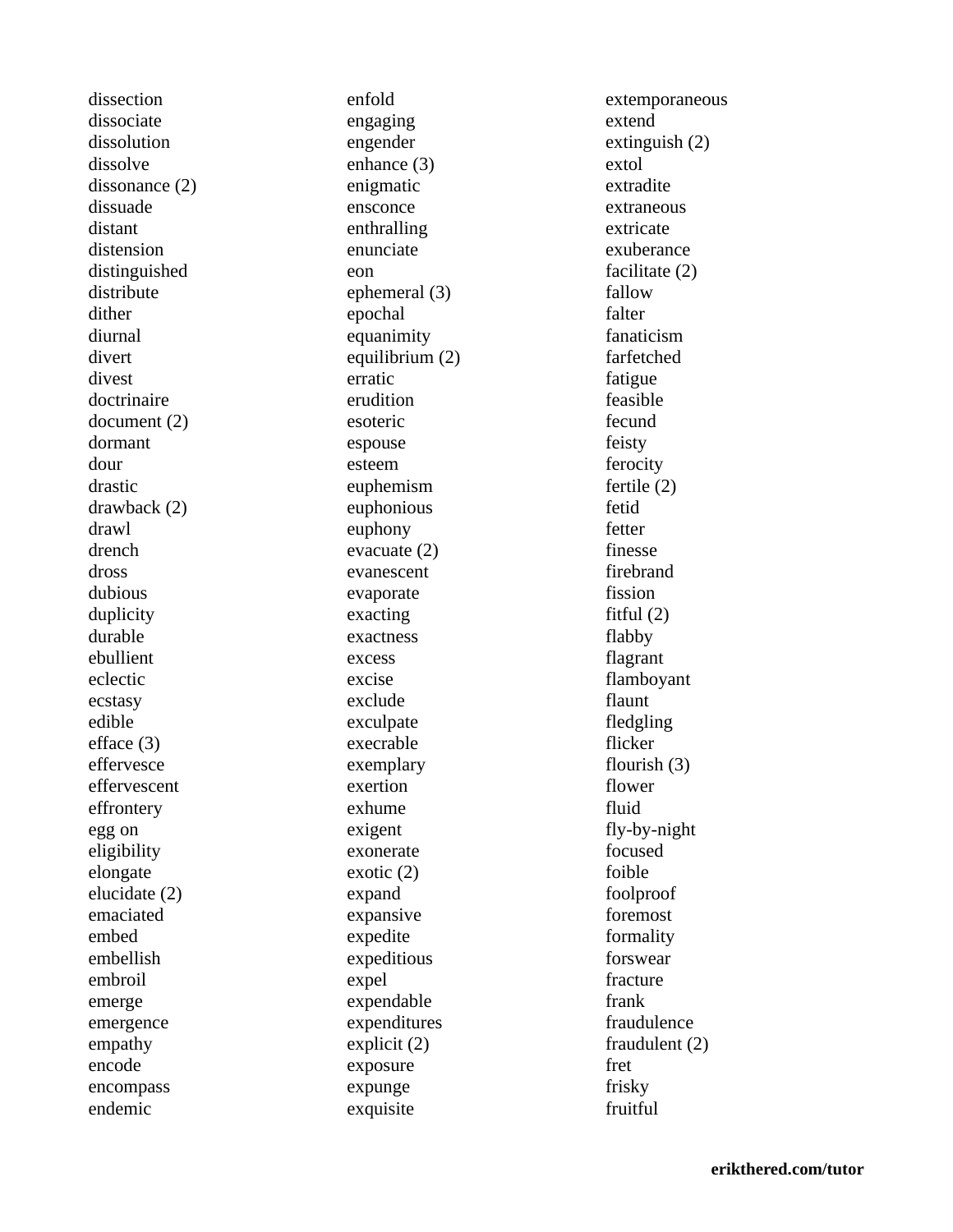fruitless fundamental furtive fuse fusion gall gambol gamely garble gargantuan garner (2) gaunt germinal ghastly giddy glacial gloss glossy glut gnarl gouge gracious grandiloquence grandiose (2) graphic grate gratifying gratis gratuitous gregarious grievous grisly gritty groundless guile (2) gusty hackneyed (2) hamper harbor (2) hardiness harmonious harmony headlong hearten hedonist heed hefty (2) heralded

hideous (2) high-handed hilarity (2) hindrance hostility humane (2) humid humility hyperbole hypocrisy hypocritical hypothesize ignite ignominy illustrious immaculate immunity impalpable impecunious impel import improve improvidence impugn impulsive inanimate incarcerate incentive inception (2) incessant incidental incisive inclusive incoherence incompatible inconsequential inconspicuous incorporeal indefatigable (2) indigenous inducement indulge industrious inebriated ineptness inert inertia inevitable

inextricable infidel inflate ingrained ingratitude inhospitable iniquity innate (2) innocuous (2) innumerable inopportune inquisitive insentient insipidness instigation insularity intensify intercede (2) interminable intractable intrepid intrinsic inundate invert inveterate iota irascible (2) ironhanded irrational irreparable irreproachable irritate issue jaded jaunty jeopardize (2) jettison (2) jollity juncture kernel kindle (2) knotty lachrymose lackadaisical laconic languish lapse largess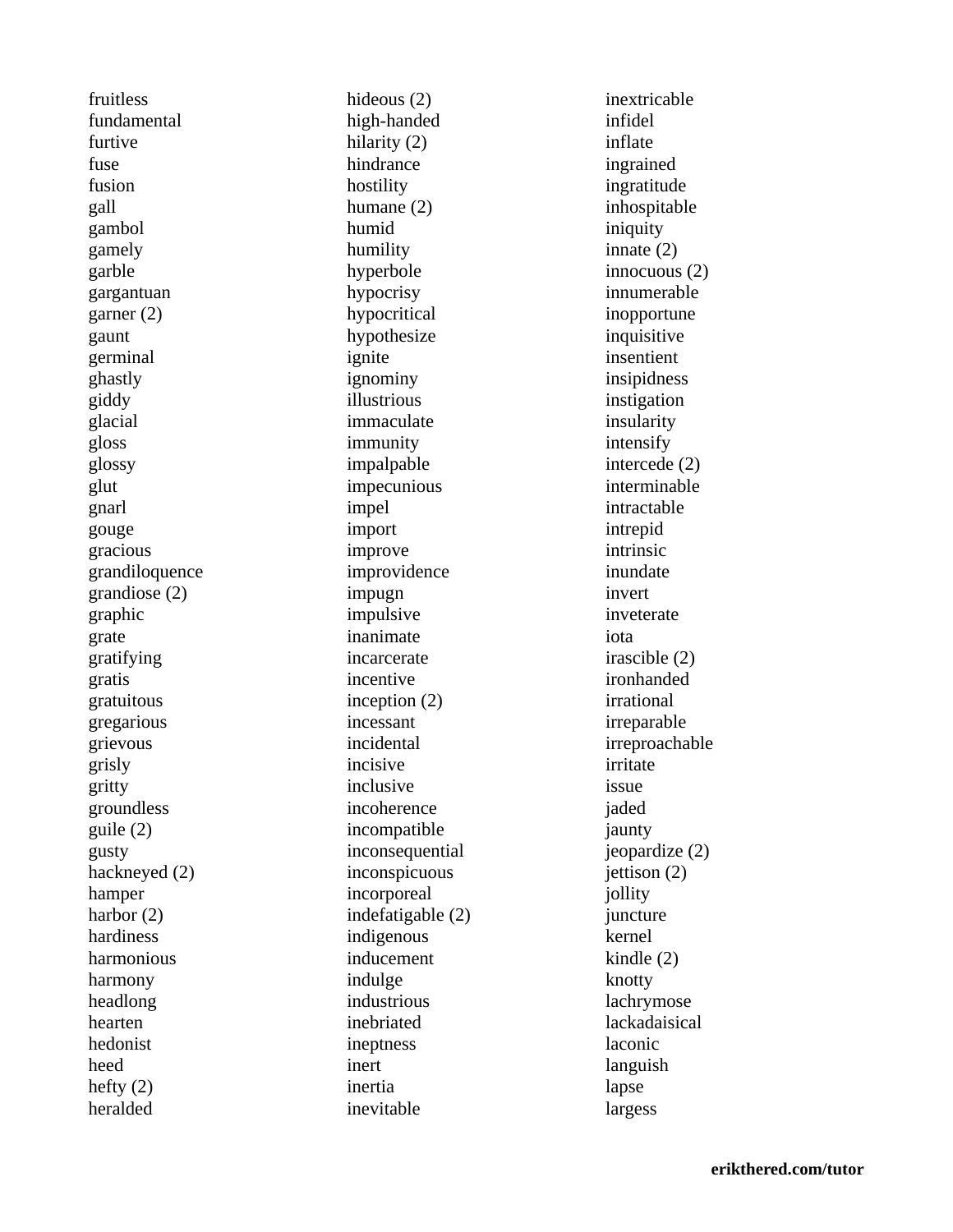leniency lenient levity liability licensed linear linger link listless (2) lithe (2) loiter luminary lunge luscious lush lustrous luxuriant magnanimous maladroit malice malinger manipulatable mannered marred massive materialize meaningful mellow mercurial merge metaphorically mettle migratory mingle (2) minuscule mired (2) mirth miscarry mishap mitigate mobile moderate monotony monumental moratorium morbidity morose motivate

multifarious mundane munificence munificent (2) musty mutability muted myriad nefarious (2) nefariousness neglect negotiable neologism (2) noisome noncombatant noxious (2) nullify nurture nutritious obedient oblique oblivion obscure obscurity obsolete obstinate omission onlooker opacity opaque opportune optimum opulence ordinary ornate oscillating ostentatious ouster outpost outspoken palliate palpable (2) paltry pamper panache parasite parity parody

parsimony (2) paucity pejorative penchant penury (3) perdition perfunctory peripheral (2) periphery (2) perishable perpetual perturbation philistine pique pithy placate plastic platitude plausible polarization ponderous pontificate porous postpone potable potent (2) precede precise precocious precursor predetermined predicament predilection preference premature (2) premeditated (2) preposterous preserve prestige prevalent primeval proclivity procrastinate procrastination prodigal prodigious (3) prodigy profane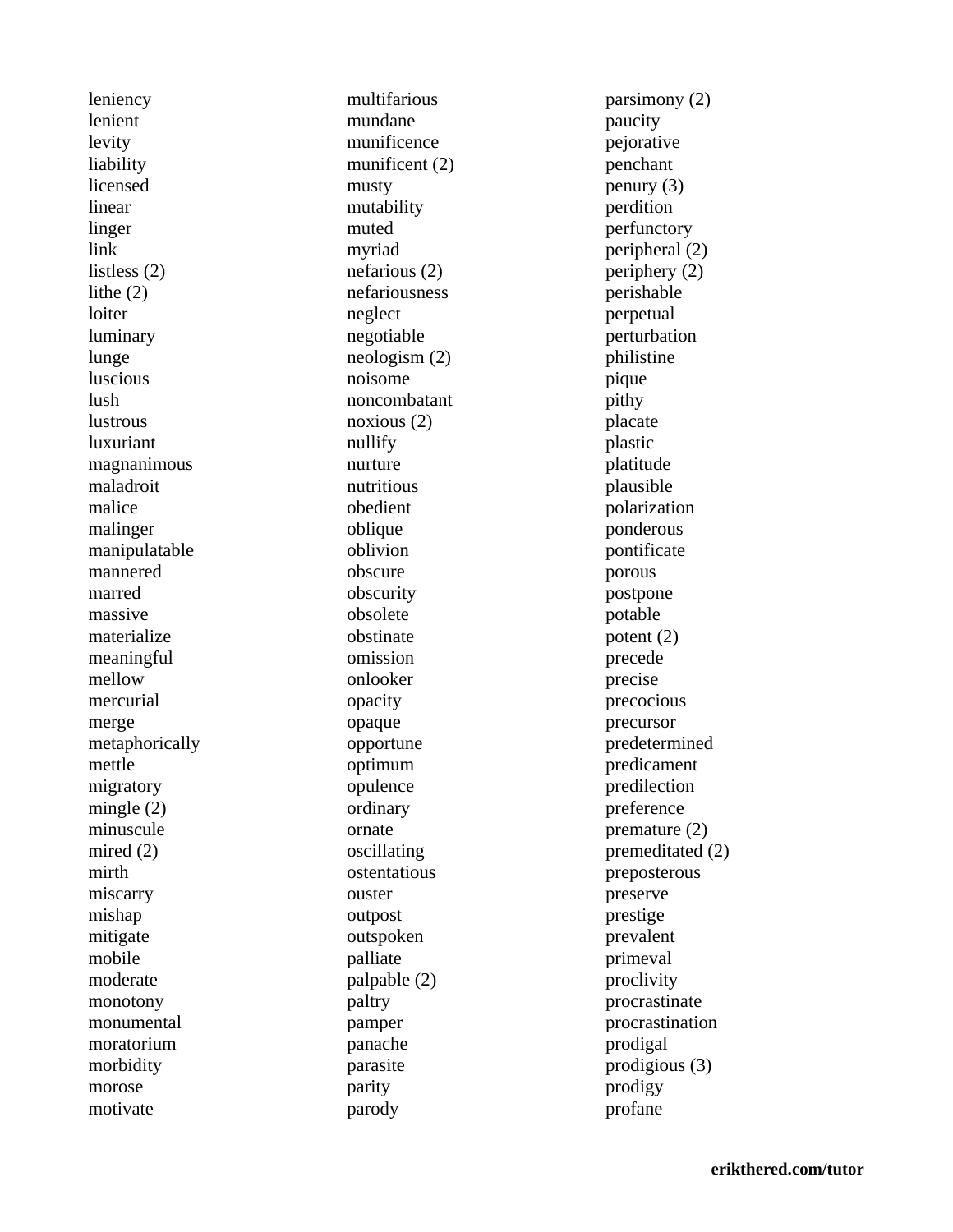profuse profusion (2) prohibit prolong propel propensity propound propriety prosaic prosperity prostration protect protrusion provincial puckered puerile pugnacity pulchritude pulverize puny purification quack quaint quake qualified querulous quiescence quiescent quiver quixotic rabid rail at rancor rant  $(2)$ rarefy ratify raze rebellion rebuff recalcitrant (2) recall (2) recant (2) recline recollect reconciliation recreation recuperate refuge

regimen reiterate rejoice rend repellent replete (2) reprehensible (2) repress reproof repudiate repugnant rescind (2) reserve (2) reside resist resolve resourceful resplendent restraint retention reticence retraction retreat retrograde revere rhapsodize ribald rife rigor robust rotund rouse rudimentary ruffianism (2) ruffle (2) ruminate rumpled rupture (2) ruthless saccharine (2) sage salubrious (2) sanctify sanction savant scale scanty (2) scintillating

scintillation scoff at scurry secondhand sectarian secular self-sufficient sequester serene serpentine serrated serviceable sever (2) shorthanded sincere sinuous slacken sleeper sluggard slump snippet somber (2) soothe sophomoric sparse spartan (2) specificity specify spiritual spurn (3) squabble squalid squalor squander (2) stagnant stasis stately steadfastness sterile stifle stimulate stoke stolid stridency stupefaction stupefy stymie (2) subliminal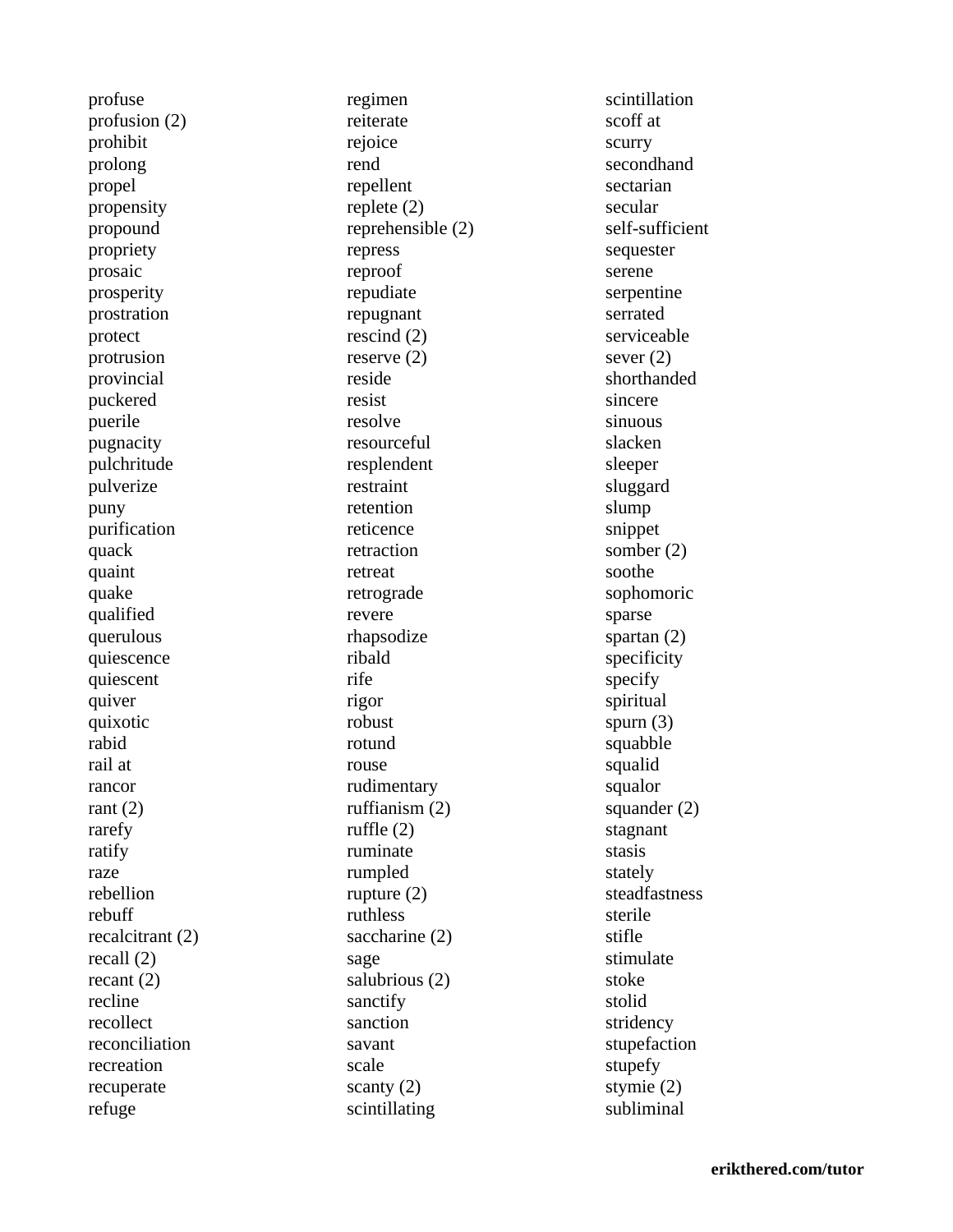submissive subordinate subside subterranean subtle (2) succulent suffrage summary (2) summon (2) sumptuous (2) superb supercilious suppress surfeit surge surplus surreptitious surreptitiously survival swell sweltering symmetry (2) synthetic table tantamount taper tapering tawdry teeming temperate tempestuous tenacious tenacity tensile (2) tenuous tepid terminate terse theatrical tinge topple torpor tough tractable transience transient trepidation trifling

trigger trivia truncate turbulence (2) turgid unaccountable uncommon unconditional uncork undermine (2) underplay understate (2) undulating unexpurgated unflappable unkempt unleash (2) unnerve (2) unremitting unstable unsung unwary unwieldy unwitting upbraid upshot urbane utter vague valid (2) vaporize veneration vent venturesome verbose verdant verify verity versatile vertical vestigial veto (2) vexation viable (3) vibrancy vibrant vigilant vigor

vilification (2) virtuoso virulence virulent vivid voluble voluminous vouchsafe vulgarity wan warp warrant warranted wary watery waver whet whim wilt winsome wispy withhold withstand witticism woe wooden workaday zany  $(2)$ zeal zenith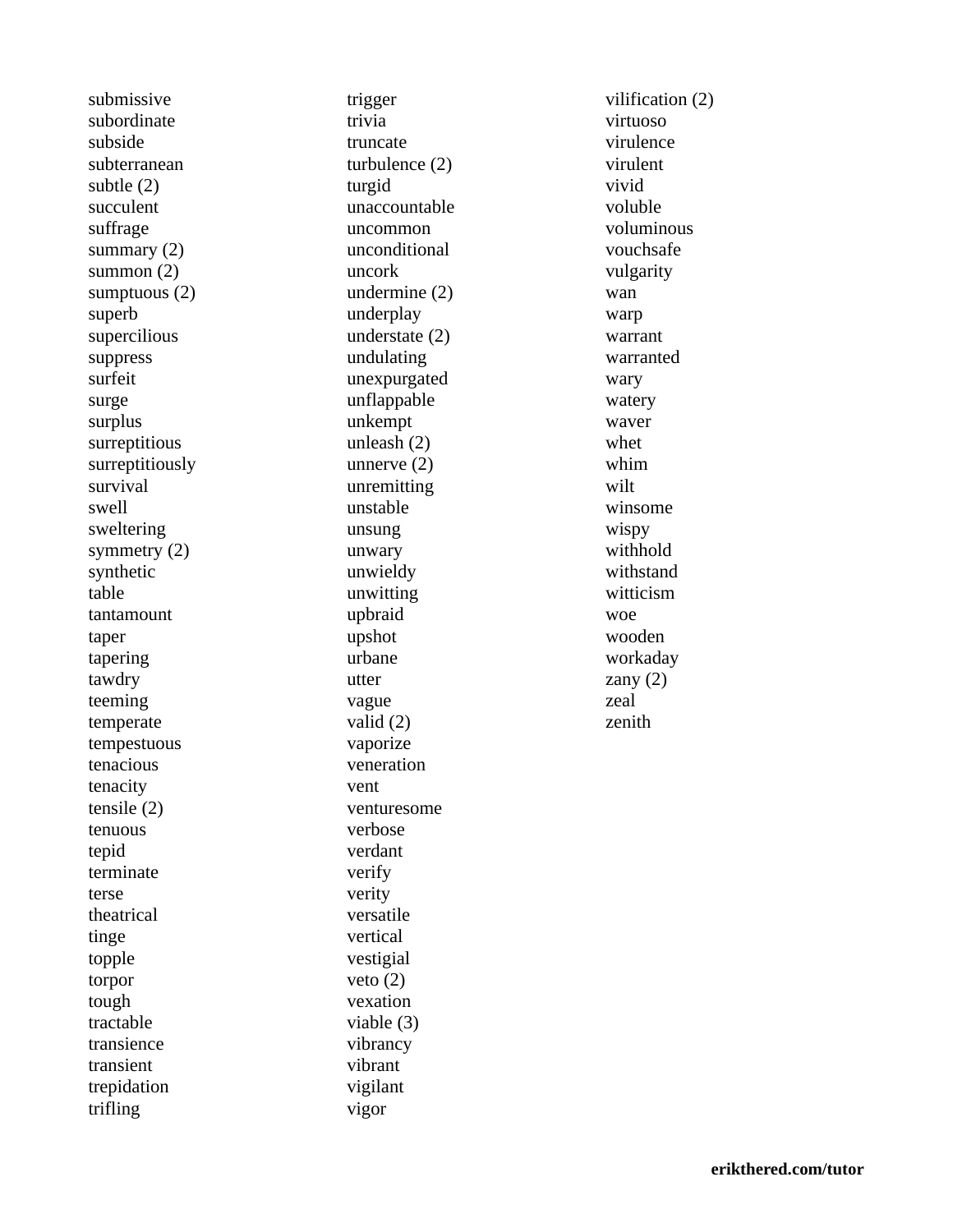The following 464 words, taken from the above list, appeared in the questions in the last half of each antonym section. These questions were generally answered correctly by fewer than 50% of students taking the tests, making these words the difficult ones.

abrogate abstemious (2) accessory accolade (3) acerbic acquiesce (2) adamancy adroit adulation (2) adversity affable affinity alacrity allay amass (2) ambivalence ambulatory (2) ameliorate (2) amenity amity (3) anomalous antediluvian (2) apocryphal append arable (2) arcane artful ascendancy (2) ascetic assiduous assuage (3) atrophy (2) audacity augment austere authoritative avarice baleful balm bane baneful beguile beleaguer (2) bemuse

bilk billowing broach bungle burgeon (2) burnish buttress cajole (2) callow capitulate capitulation capricious (4) carnal carp castigate caustic celerity censorious censure chasten chide circuitous circumlocution circumspect clandestine clemency (3) coalesce coalescence coddle cognate cognizant cohere commensurate commodious concord confluence confound congeal consecrate consequential consonance constrict contend contentious

contrite contrition converge convoke copious (2) corpulent corroborate culpable cursory daunt (2) dearth debase debilitate (2) decadent declivity decorousness decorum deference defunct demise deplore depraved depravity derision desecrate desiccate desist despondency desultory dilation diminution (2) disaffected disapprobation discursive (2) disinterested disinterment disparage (2) disparity dispassionate disputatious dispute dissolution dissonance (2) distension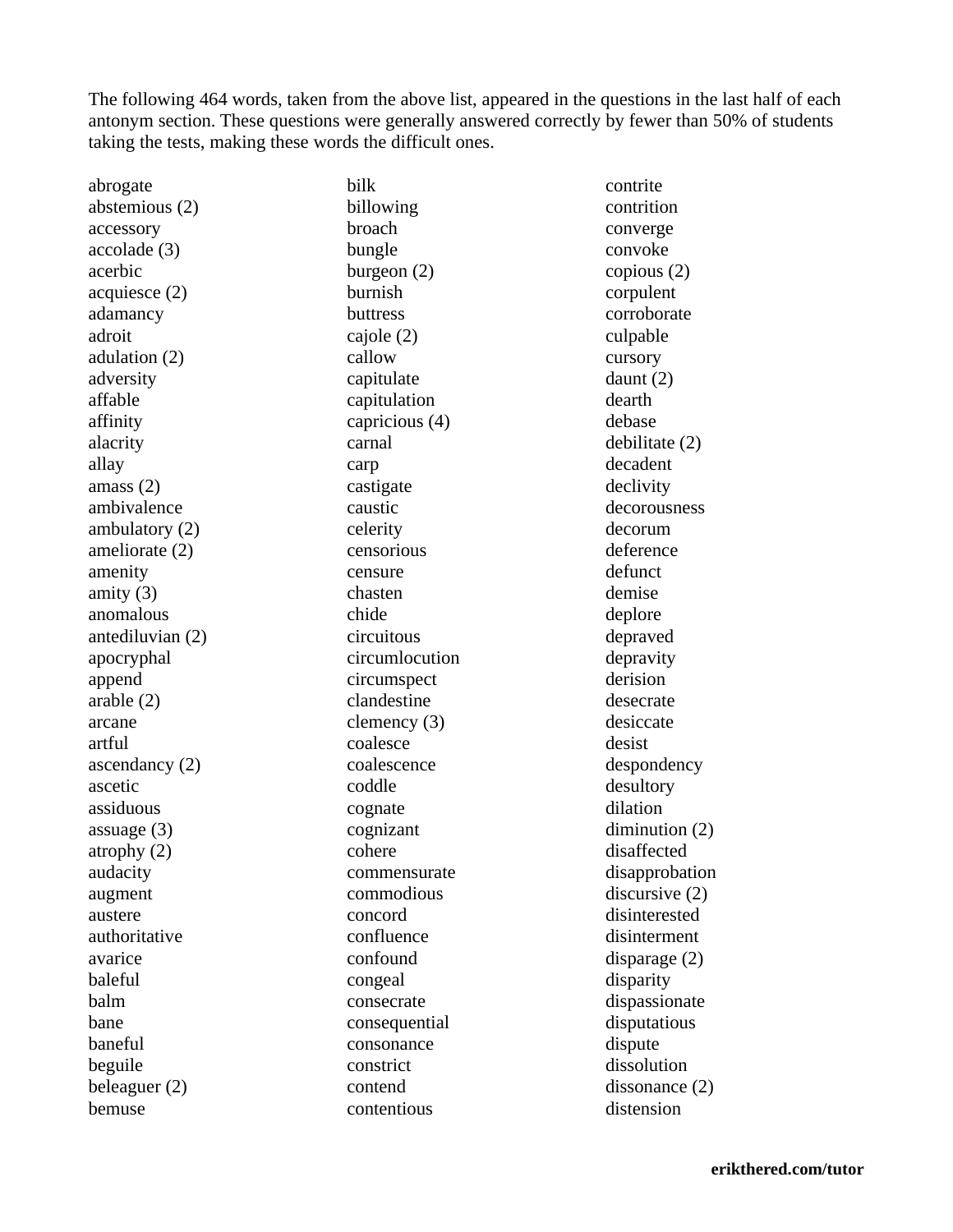dither diurnal divert divest doctrinaire dross duplicity ebullient eclectic efface (3) effervesce effervescent effrontery elucidate (2) emaciated embellish embroil empathy endemic engaging engender enhance enigmatic ensconce ephemeral (3) epochal equanimity erudition esoteric espouse euphemism euphonious euphony evanescent exacting excise exculpate execrable exemplary exhume exigent exonerate expedite expeditious expunge extemporaneous extol extradite

extraneous extricate fallow fanaticism fecund fetid fetter fitful (2) flagrant flaunt fledgling foible forswear furtive gall gambol gamely garner (2) gaunt germinal glacial glut grandiloquence graphic grate gratis gratuitous gregarious grievous guile (2) hackneyed (2) hedonist high-handed hyperbole hypocritical ignominy illustrious impalpable impecunious import improvidence impugn incarcerate inception (2) incisive inclusive inconsequential incorporeal

indefatigable indigenous inducement inebriated ineptness inextricable infidel ingrained iniquity innate (2) innocuous (2) insentient insipidness instigation insularity interminable intractable intrepid intrinsic inundate inveterate irascible (2) irreproachable jaded jaunty jettison (2) kernel lachrymose laconic languish largess levity lithe (2) luminary magnanimous maladroit malinger mannered mercurial mettle mired (2) mirth mitigate moratorium multifarious mundane munificence munificent (2)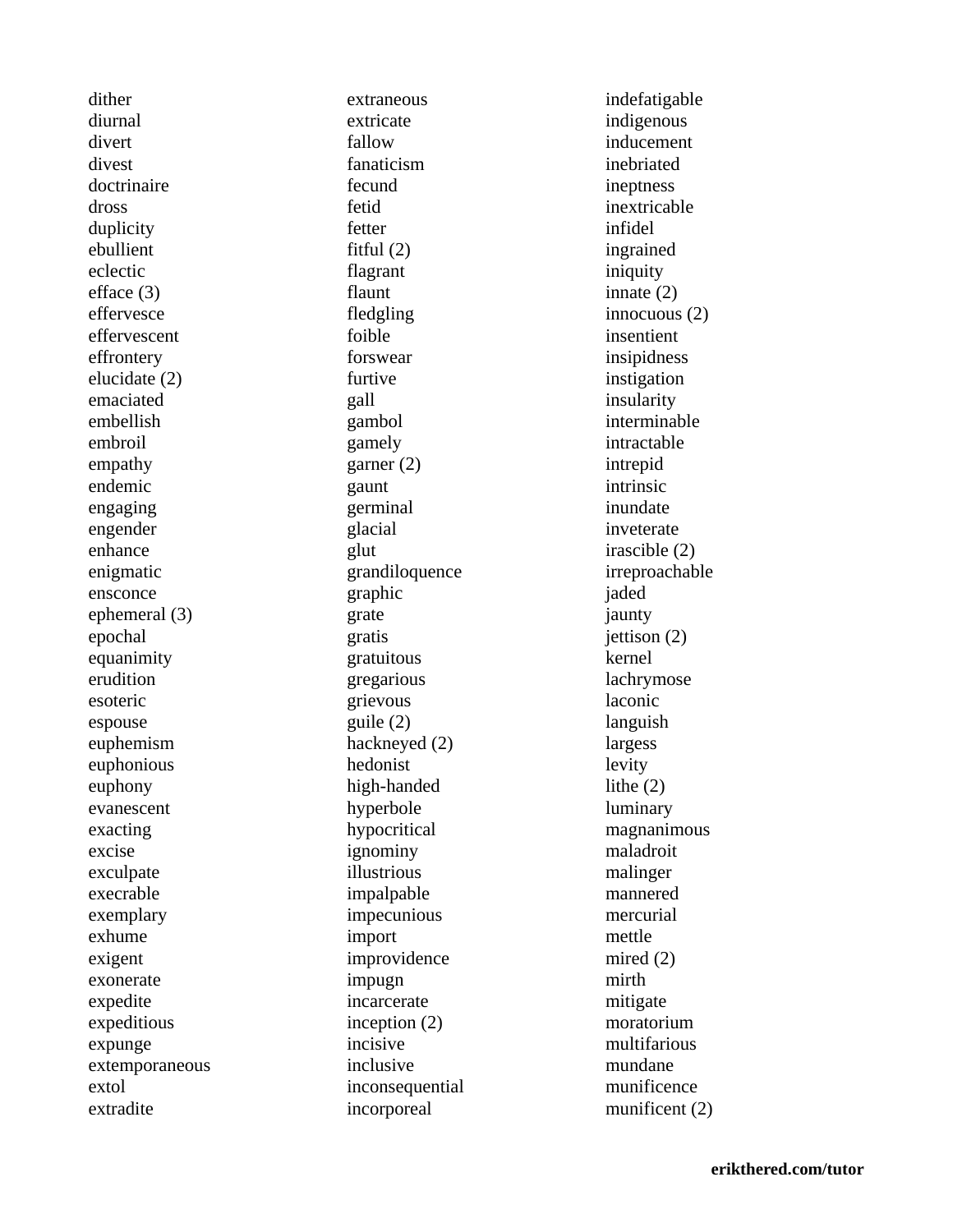mutability myriad nefarious (2) nefariousness neologism (2) noisome noxious (2) oblique oblivion opacity opulence ornate oscillating ostentatious ouster palliate palpable (2) panache parity parody parsimony (2) paucity pejorative penchant penury (3) perdition perfunctory peripheral (2) periphery philistine pique pithy placate platitude plausible polarization ponderous pontificate potable precocious precursor predilection premature prestige prevalent proclivity prodigal prodigious (3) prodigy profusion (2) propensity propound propriety prosaic prostration provincial puerile pugnacity pulchritude quaint qualified querulous quiescence quiescent quixotic rail at rancor rant rarefy raze rebuff recalcitrant (2) recant (2) refuge regimen reiterate rejoice rend replete (2) reprehensible (2) repudiate rescind (2) reserve resplendent retention reticence revere rhapsodize ribald rife rotund rudimentary ruminate saccharine (2) sage salubrious (2)

sanctify sanction savant scanty (2) scintillating scintillation sectarian secular sequester sinuous sleeper sluggard snippet somber sophomoric spartan (2) spurn (3) squalid squalor squander stasis steadfastness stoke stolid stridency stupefaction stupefy stymie (2) subliminal submissive subordinate subtle suffrage sumptuous (2) supercilious surfeit surreptitious surreptitiously table tantamount tawdry tenacious tenacity tensile (2) tenuous tepid terse tinge